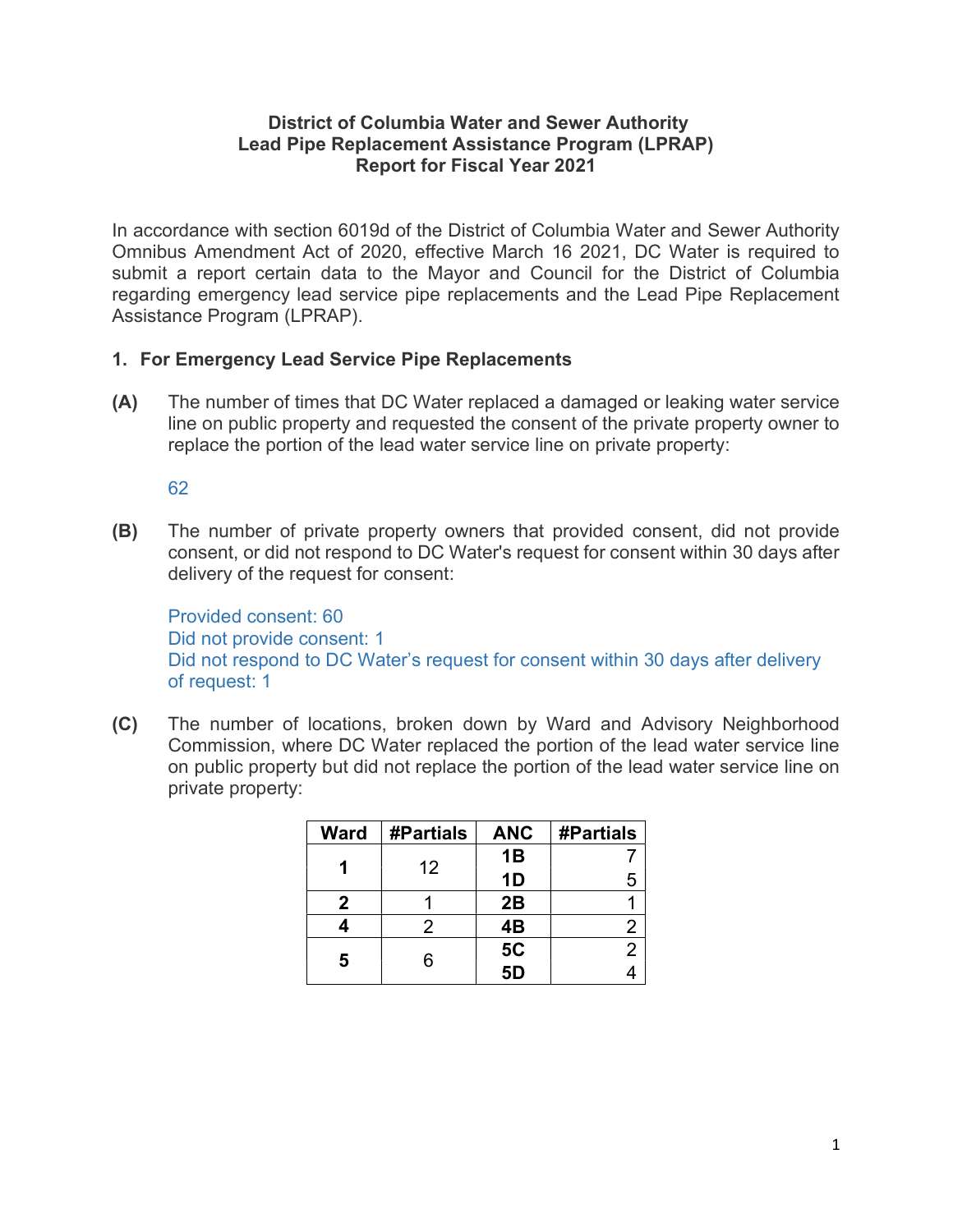## 2. For Lead Pipe Replacement Assistance Program (LPRAP)

(A) The number of contractors who submitted an invoice to DC Water under LPRAP Program, broken down by: (1) Whether or not DC Water paid the contractor the amount of the discount; and (2) The Ward and Advisory Neighborhood Commission in which the property is located:

There are two tables below. The first table includes locations where DC Water paid the contractors the exact amount of the DOEE discount. There were 170 cases. The second table includes locations where DC Water paid the contractors an amount that is different than the amount of the DOEE approved discount.

| <b>ANC</b>         | <b>No. of Addresses</b> |
|--------------------|-------------------------|
| 1A                 | 19                      |
| 1B                 | 9                       |
| 1C                 | 5                       |
| 1D                 | 5                       |
| 2E                 | 8                       |
| 3C                 | 5                       |
| 3D                 | 5                       |
| 3E                 | 4                       |
| 3F                 | $\mathbf 1$             |
| 3G                 | 12                      |
| 4A                 | $\overline{\mathbf{c}}$ |
| 4B                 | 5                       |
| 4C                 | 14                      |
| 4D                 | 11                      |
| 5B                 | 9                       |
| 5C                 | 1                       |
| 5D                 | 6                       |
| 5E                 | $\overline{22}$         |
| 6A                 | $\overline{7}$          |
| 6B                 | 8                       |
| 6C                 | 4                       |
| 6E                 | 1                       |
| 7B                 | 1                       |
| 7C                 | 1                       |
| 7D                 | 1                       |
| 8A                 | 4                       |
| <b>Grand Total</b> | 170                     |

## Table 1: 170 Cases where DC Water paid Contractors the exact amount of DOEE Discount: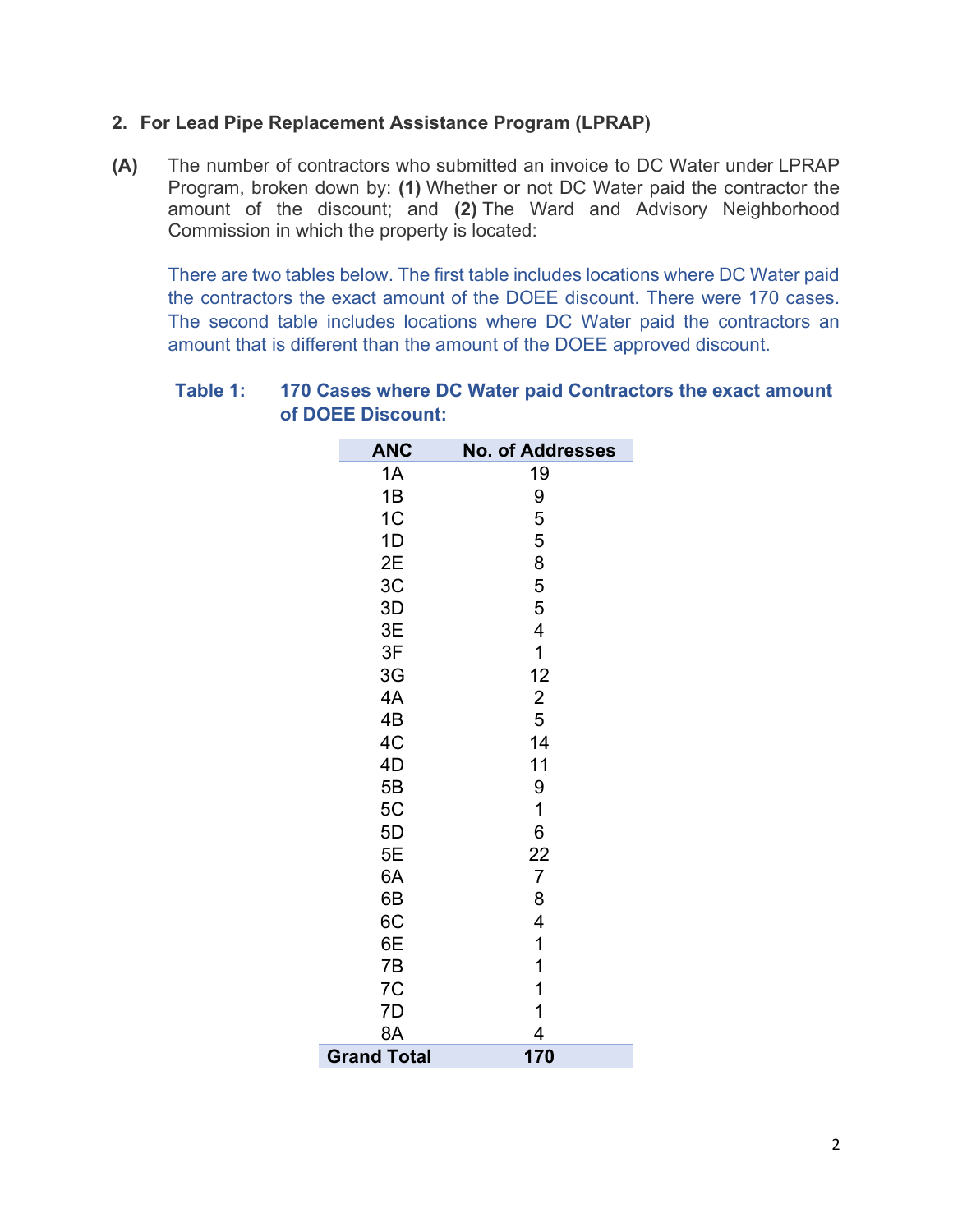| <b>ANC</b>         | <b>No. of Addresses</b>  |
|--------------------|--------------------------|
| 1A                 | 3                        |
| 1B                 | 1                        |
| 1 <sub>C</sub>     | 1                        |
| 1D                 | $\overline{c}$           |
| 3B                 | $\overline{2}$           |
| 3E                 | $\mathbf 1$              |
| 3F                 | $\overline{c}$           |
| 3G                 | $\overline{\mathbf{1}}$  |
| 4C                 | 3                        |
| 4D                 | 4                        |
| 5B                 | $\overline{2}$           |
| 5C                 | $\overline{\mathbf{4}}$  |
| 5D                 | 3                        |
| 5E                 | $\overline{\mathcal{A}}$ |
| 6A                 | $\overline{7}$           |
| 6B                 | 6                        |
| 6C                 | 4                        |
| 7B                 | 1                        |
| 7D                 | 1                        |
| 8A                 | 2                        |
| <b>Grand Total</b> | 54                       |

Table 2: 54 Cases where DC Water paid Contractors an amount that is different than the amount of the DOEE discount

(B) The most common reasons that DC Water declined to pay a contractor the amount of the discount submitted under section 6019b(g)(1);

DC Water pays every Contractor who submits a completed Payment Request form and Tap Card with the homeowner's signature, DCRA inspection report, and photo documentation of the lead service replacement.

There were 54 Cases where the Contractor submitted an invoice that was more than or less than the amount approved by DOEE in the Benefit Confirmation Letter. The most common reasons for cost discrepancy include:

- The discount was approved for a lead service replacement, but copper pipe was found. The Contractor invoiced the cost of the test pit and DC Water paid the portion of the test pit cost per the homeowner's assistance level determined by DOEE and the reasonable cap set in DOEE rulemaking (\$1,200 per test pit).
- Variance in linear footage of pipe discovered upon construction.